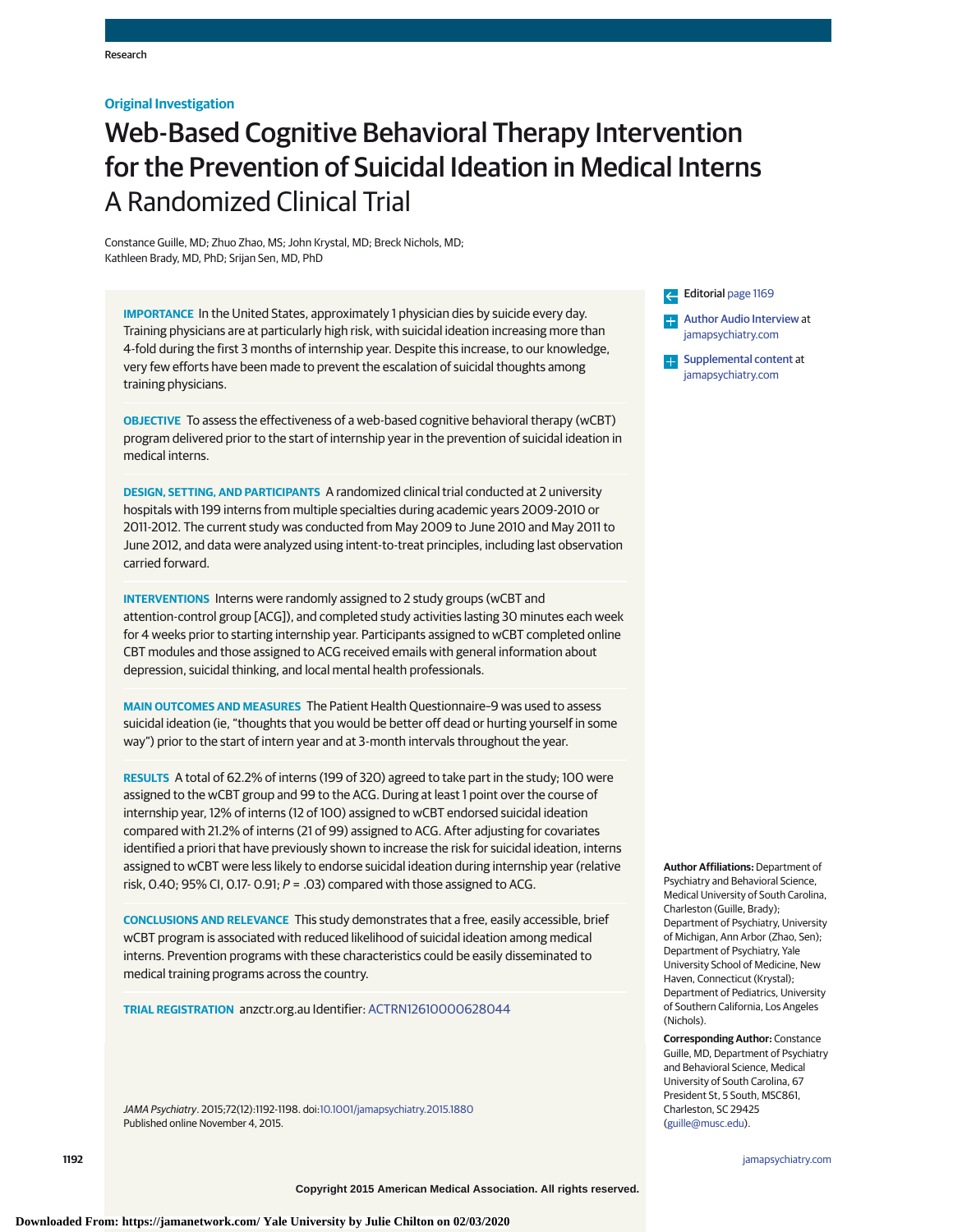hysicians are at high risk for suicide compared with the general population.1 Ameta-analysis of physician suicide revealed that male physicians are 1.41 times more likely and female physicians are 2.27 times more likely to die by suicide compared with their counterparts in the general population.<sup>2</sup> According to the American Foundation for Suicide Prevention, 300 to 400 physicians die by suicide each year, equating to approximately 1 physician dying by suicide every day.<sup>3</sup>

Physicians in training are at high risk for suicide and suicidal ideation.<sup>4</sup> A review of prospective studies conducted during 1982-2002 identified high rates of suicidal ideation among physicians during their first postgraduate year, or internship year.<sup>5</sup> These findings are consistent with several studies demonstrating elevated rates of suicidal ideation in medical trainees.<sup>6-9</sup> In a prospective cohort study of 740 interns from 13 institutions and multiple specialties across the United States, our research group found that suicidal ideation increased 370% over the first 3 months of internship year.10 These findings were replicated in subsequent cohorts of interns.11 Suicidal ideation in this study was defined as endorsement of item 9 of the Patient Health Questionnaire–9 (PHQ-9) (ie, "Thoughts that you would be better off dead, or hurting yourself in someway" over the past 2weeks). These findings are concerning given that a positive response to this item increases the cumulative risk for a suicide attempt or completion over the next year by 10- and 100-fold, respectively.<sup>12</sup>

Despite the increase in suicidal ideation and other mental health problems among interns, 9-13 very few seek mental health treatment. Lack of time, preference tomanage problems on their own, lack of convenient access to care, and concerns about confidentiality have been identified as significant barriers to mental health treatment among training physicians.<sup>5,14-16</sup> To reduce rates of suicidal ideation among training physicians, interventions that overcome these obstacles are necessary.

One promising approach to surmount these obstacles is the use of web-based tools. Specifically, web-based tools have important benefits over in-person treatment that correspond to the identified barriers to mental health care for physicians including (1) enhanced confidentiality; (2) low cost; (3) easy accessibility; (4) flexibility in timing of access; and (5) self-management tools.5,14-16 To date, 5 randomized clinical trials have demonstrated a reduction in suicidal thoughts among adult individuals in the general population and primary care settings using web-based cognitive behavioral therapy programs.<sup>17</sup> Previous work has also demonstrated the efficacy of web-based preventive interventions for populations at high risk for mental health problems<sup>18-20</sup>; however, this preventive approach has not yet been tested in training physicians.

This study aimed to determine the feasibility, acceptability, and effectiveness of a web-based cognitive behavioral therapy (wCBT) program for the reduction of suicidal thoughts among medical interns.

# Methods

## **Participants**

A total of 352 interns entering traditional and primary care internalmedicine, general surgery, pediatrics, obstetrics/gynecology,

emergency medicine, and combined medicine and pediatrics and psychiatry residency programs at 2 university hospitals in the United States (Yale University and University of Southern California) during the 2009-2010 and 2011-2012 academic years were sent an email 3months prior to commencing internship inviting them to participate in the study. Email invitations were returned as undeliverable for 9% (32 of 352) of potential participants and 62.2% (199 of 320) of the remaining invited interns agreed toparticipate in the study (Figure 1). The full study protocol can be found in the [Supplement.](http://jama.jamanetwork.com/article.aspx?doi=10.1001/jamapsychiatry.2015.1880&utm_campaign=articlePDF%26utm_medium=articlePDFlink%26utm_source=articlePDF%26utm_content=jamapsychiatry.2015.1880)

Participants were eligible for the study if they were beginning internship in July 2009 or July 2011 at 1 of 2 participating university hospitals. Data were collected through a secure online website designed to maintain confidentiality, with participants identified only by a nondecodable identification number. All participants were given information about symptoms of depression and encouraged to seek treatment locally if necessary. The interns received \$100 (\$60 prior to the start of intern year and \$40 during intern year) in online gift certificates for study participation. Study approval and a waiver of written or oral consent were granted by the institutional review boards at Yale University and the University of Southern California. Patient consent was waived because the study was otherwise not feasible and it was determined that study participation presented no more than minimal risk.

# **Assessments**

# Initial Assessment

Participants completed a secure web-based baseline survey 3 months prior to commencing internship year including (1)



CBT indicates cognitive behavioral therapy.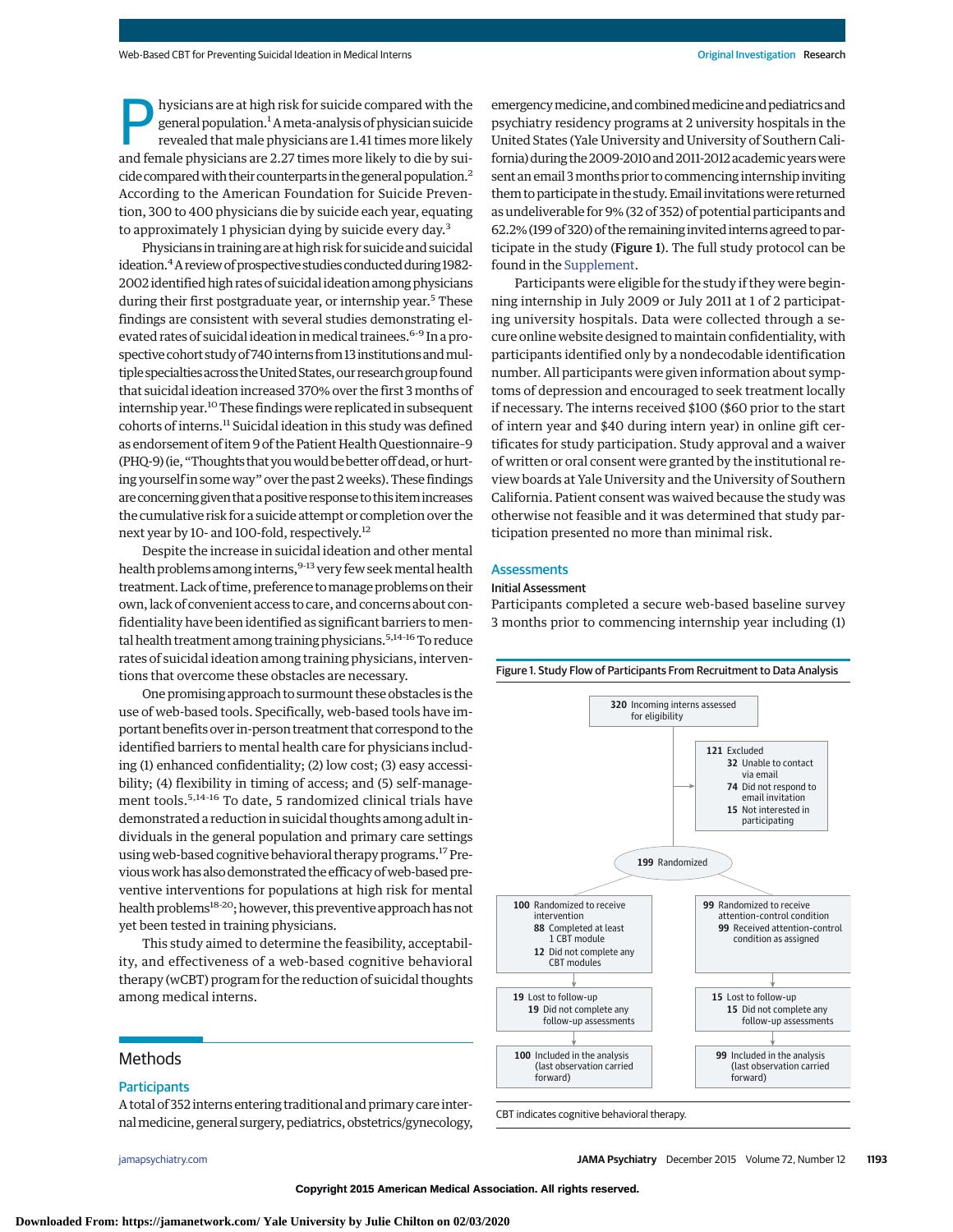|                                        | No. (%)       |               |         |
|----------------------------------------|---------------|---------------|---------|
| <b>Baseline Characteristics</b>        | <b>wCBT</b>   | ACG           | P Value |
| Demographics                           |               |               |         |
| Participants, No.                      | 100           | 99            |         |
| Age, mean (SD), y                      | 24.9(8.7)     | 25.4(7.4)     | .21     |
| Female                                 | 51(51)        | 48 (48.4)     | .18     |
| Marital status, single                 | 75 (75.0)     | 60(60.6)      | .12     |
| White                                  | 48 (48.0)     | 50(50.5)      | .36     |
| Asian                                  | 28(28.0)      | 30(30.3)      | .68     |
| Other race/ethnicity                   | 24(24.0)      | 20(20)        | .25     |
| Specialty                              |               |               |         |
| Internal medicine                      | 43 (43.0)     | 46 (46.5)     | .47     |
| Surgery                                | 9(9.0)        | 10(10.1)      | .89     |
| Obstetrics/gynecology                  | 3(3.0)        | 1(1.0)        | .27     |
| Pediatrics                             | 7(7.0)        | 6(6.1)        | .58     |
| Psychiatry                             | 10(10.0)      | 6(6.1)        | .74     |
| Neurology                              | 4(4.0)        | 7(7.1)        | .49     |
| <b>Emergency medicine</b>              | 5(5.0)        | 7(7.1)        | .77     |
| Combined medicine and pediatrics       | 4(4.0)        | 4(4.0)        | .86     |
| Other                                  | 15(15.0)      | 13(13.1)      | .45     |
| <b>Yale University</b>                 | 52 (52.0)     | 54 (54.5)     | .67     |
| 2009 Academic year                     | 55 (55)       | 52 (52.5)     | .42     |
| Preinternship clinical characteristics |               |               |         |
| Current suicidal ideation              | 3(3.0)        | 3(3.5)        | .60     |
| Preinternship PHQ-9 ≥ 10               | 5(5)          | 3(3)          | .54     |
| Predictors of suicidal ideation        |               |               |         |
| Preinternship PHQ-9, mean (SD)         | 2.78(4.05)    | 2.68(2.94)    | .85     |
| Neuroticism, mean (SD)                 | 27.82 (10.03) | 27.28 (9.56)  | .69     |
| Early family environment, mean (SD)    | 39.29 (10.13) | 38.68 (10.70) | .67     |
| History of depression                  | 48 (48.0)     | 47 (47.5)     | .70     |

|  |  | Table. Baseline Demographic and Clinical Characteristics of Participants Randomized to wCBT vs ACG |
|--|--|----------------------------------------------------------------------------------------------------|
|--|--|----------------------------------------------------------------------------------------------------|

Abbreviations: ACG, attentioncontrol group; PHQ-9, Patient Health Questionnaire–9; wCBT, web-based cognitive behavioral therapy.

demographic characteristics (sex, age, and race/ethnicity); (2) medical specialty; (3) current depressive symptoms measured via the PHQ-9<sup>21</sup>; (4) neuroticism<sup>22</sup>; and (5) early family environment<sup>23</sup>

## Outcome Assessment

Suicidal ideation was assessed 3 months prior to the start of intern year and at 3, 6, 9, and 12 months of intern year. Suicidal ideation was measured using item 9 of the PHQ-9. $^{21}$  Endorsement of suicidal ideation was positive if participants reported having "thoughts that you would be better off dead, or hurting yourself" for "several days," "more than half the days," or "nearly every day" over the past 2 weeks (ie, a score of ≥1 on the PHQ-9).

## **Procedure**

Two months prior to starting internship year, 199 eligible participants were randomly assigned to wCBT or the attentioncontrol group (ACG). Participant email addresses were randomly assigned to conditions using complete randomization with equal allocation<sup>24</sup> by a person independent of the research. Randomization successfully balanced key variables between conditions (Table).

Following randomization, participants assigned to the ACG received an email once a week for 4 weeks containing information about mental illness including symptoms of depression, suicide, and where to obtain local mental health treatment. Participants assigned to the intervention were directed via email each week for 4 weeks to the intervention website [\(http://moodgym.anu.edu.au\)](http://moodgym.anu.edu.au) to complete a wCBT module. Participants gained access to the secure website via a user name provided within the email. Once participants accessed the website, they created a unique password known only by them, allowing the content provided within the modules (eg, individualized CBT exercises) to remain anonymous but also allowing website developers to track module completion for verification of participation based on assigned user name. At months 2, 5, 8, and 11 of internship year, the wCBT group was asked via email to return to the website to review a module of their choice, while the ACG received an email containing information about the symptoms of depression, suicide, and where to obtain local mental health treatment. Subsequent quarterly assessments for depression and suicidal ideation were completed at least 6 weeks after any wCBT- or ACG-related activities or email contact (Figure 2).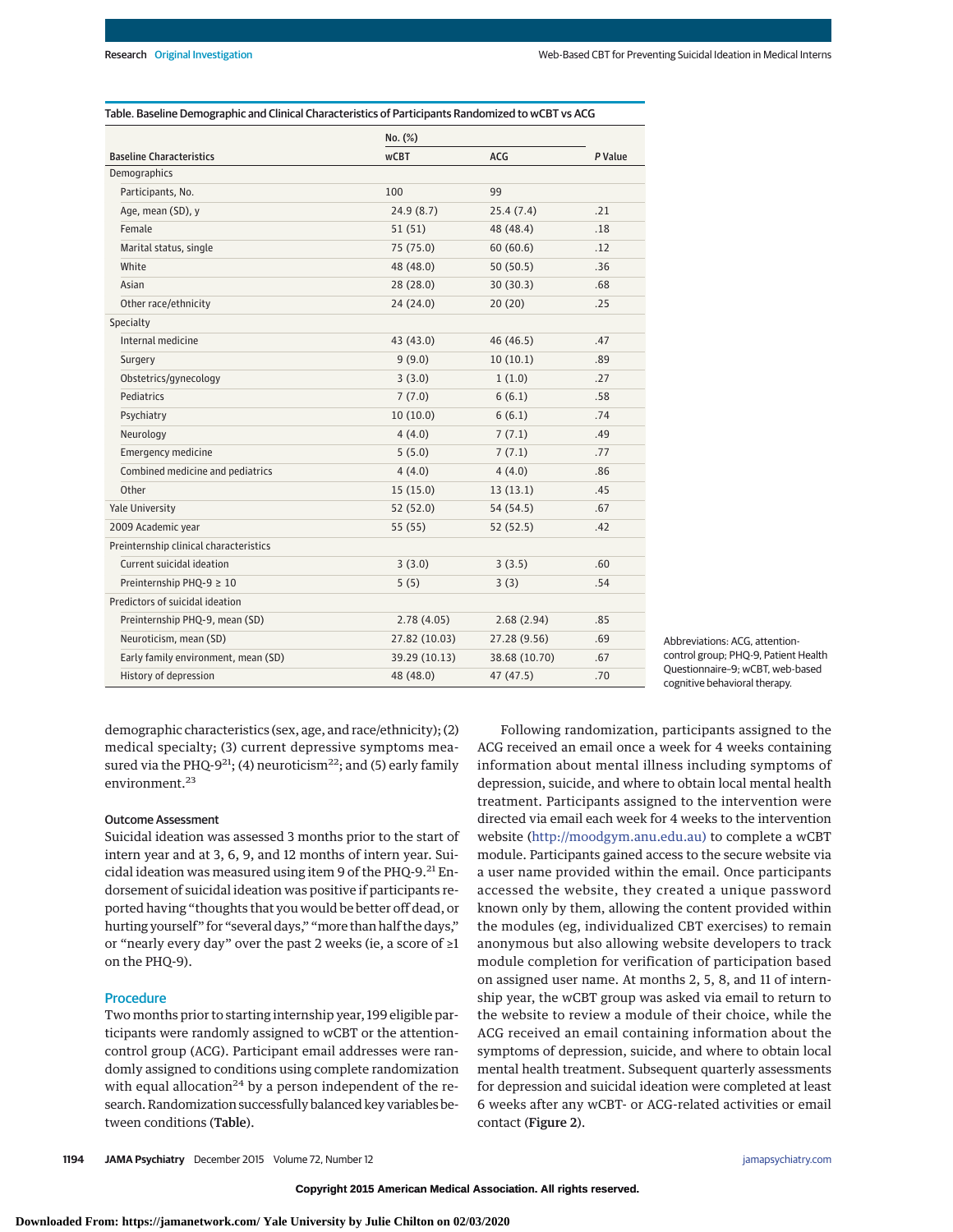## Figure 2. Study Timeline



#### ACG indicates attention-control group; wCBT, web-based cognitive behavioral therapy.

# wCBT Intervention

The wCBT program, MoodGYM, was developed by staff at the National Institute for Mental Health Research at the Australian National University. The program consisted of 4 weekly web-based sessions lasting approximately 30 minutes each. The interactive program aims to facilitate an understanding of the interplay between thoughts, emotions, and behaviors (module 1) and teaches cognitive restructuring techniques that promote the ability to identify and challenge inaccurate, unrealistic, or overly negative thoughts (modules 2 and 3). The program also includes problem-solving strategies (module 4).

#### Attention-Control Condition

The control participants received 4 weekly emails. All emails included information about the prevalence of depression and suicide among physicians, as well as described symptoms of depression and suicide and encouraged participants to seek treatment locally, if necessary. Contact information for local, confidential, and free mental health services was included in each email. Additional information about anxiety, substance abuse, and other mood disorders were included in the second, third, and fourth emails, respectively.

### Sample Size Calculations

Power analysis of suicidal ideation was conducted using Power and Precision statistical software (Biostat). The target sample size (N = 200) was designed to have 90% power to detect a difference between groups of a 50% reduction in cases of suicidal ideation at α = .05.

## Statistical Analysis

Data were analyzed using intent-to-treat principles including last observation carried forward. Analyses were performed using a generalized estimating equation to account for the correlated repeated measures within participants. All analyses were performed using SAS version 9.3 (SAS Institute). We assessed the adequacy of randomization by comparing the wCBT and ACG on demographic and baseline clinical characteristics, as well as psychological factors previously shown to predict suicidal ideation in medical interns<sup>10,11</sup> using  $\chi^2$  tests for categorical variables and independent-sample *t*tests for continuous variables.

The point prevalence of suicidal ideation during internship year was determined through analysis of item 9 of the PHQ-9 at the 3-, 6-, 9-, and 12-month assessments. Endorsement of suicidal ideation was positive if participants reported having "thoughts that you would be better off dead, or hurting yourself" for "several days," "more than half the days," or "nearly every day" over the past 2 weeks (ie, a score of ≥1 on the PHQ-9 during at least 1 follow-up assessment). Treatment assignment, institution, class year, and their interactions, as well as variables identified a priori that have been shown to increase the risk for suicidal ideation (ie, sex, history of depression, preinternship PHQ-9 scores, neuroticism, and early family environment),<sup>10,11</sup> were entered into a stepwise logistic regression model to identify significant predictors while accounting for collinearity among variables. Intervention assignment was included in the model to determine the impact of the intervention on suicidal ideation during internship year. Covariates included in the final model were identified a priori based on prior work. No post hoc testing of covariates were performed. The dependent variable was not used in the construction of the independent variable.

# Results

## Demographic and Clinical Characteristics

Participants'mean (SD) age was 25.2 (8.1) years. Overall, 49.3% of participants were female and 43.0% were self-identified members of an ethnic/racial minority group. Participants did not differ significantly by study intervention condition on demographic, clinical characteristics (eg, suicidal ideation and use of psychotropic medication), or previously identified baseline variables shown to predict suicidal ideation in medical interns<sup>10,11</sup> (Table). A total of 83% of all participants (165 of 199) completed at least 1 within-internship follow-up assessment. There were no significant differences in demographic characteristics (age, sex, and race/ethnicity), specialty, university, clinical characteristics (history of depression and preinternship current depressive symptoms), or other previously identified variables shown to be associated with depression or suicidal ideation in medical interns<sup>10,11</sup> between retained participants and those who did not complete withininternship follow-up assessments. Over the course of the internship year, there were no significant differences between participants assigned to wCBT or the ACG in seeking mental health treatment (7% vs 8%, respectively) or starting a psychotropic medication (4% vs 7%, respectively).

## Acceptability

A total of 88% of participants (88 of 100) assigned to the intervention completed at least 1 wCBT module. A total of 78% (78 of 100), 65% (65 of 100), and 51% (51 of 100) of partici-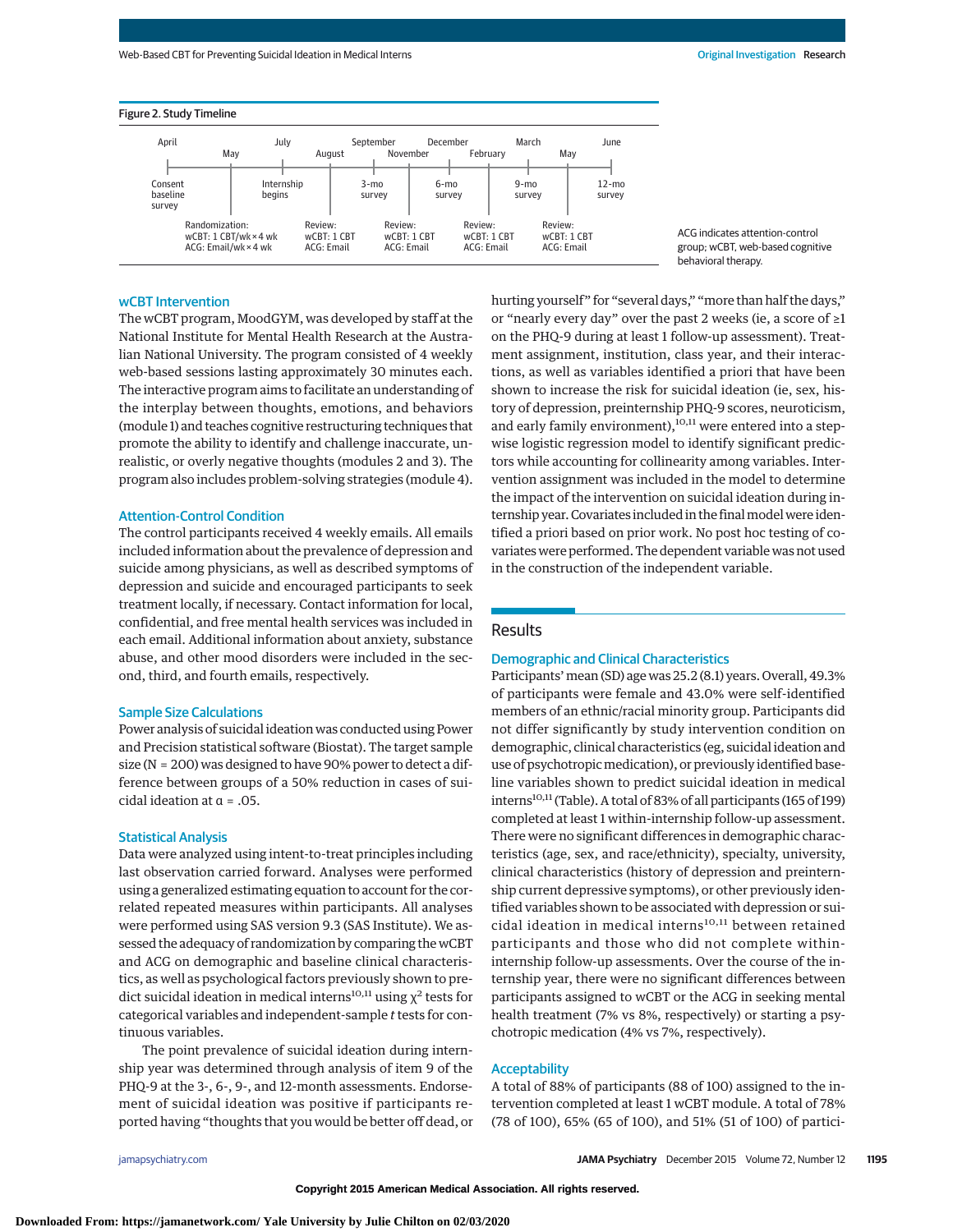



## wCBT indicates web-based cognitive behavioral therapy.

pants completed 2, 3, or all 4 CBT modules, respectively. Completers of the 4 CBT modules did not differ from participants who completed fewer than 4 modules in age, sex, specialty, race/ethnicity, university, or previous variables shown to be associated with depression and suicidal ideation.<sup>10,11</sup> Over the course of internship year, 82% (82 of 100) of participants reviewed at least 1 wCBT module.

## **Efficacy**

Over the course of internship year, 12% of interns (12 of 100) in the wCBT group endorsed suicidal ideation during at least 1 follow-up assessment compared with 21.2% of interns (21 of 99) in the ACG. Treatment assignment, institution, class year, and their interactions did not associate with endorsement of suicidal ideation during internship year. After accounting for a priori baseline factors associated with the development of suicidal ideation and depression (sex, preinternship PHQ-9 scores, history of depression, neuroticism, and early family environment), interns assigned to the wCBT group were 60% less likely to endorse suicidal ideation during internship year compared with those assigned to the ACG (relative risk, 0.40; 95% CI, 0.17- 0.91; *P* = .03). The effect size of wCBT was 1.97. The number needed to treat was 11 (Figure 3). Analyses stratified by sex did not reveal significant sex effects.

# Discussion

To our knowledge, this is the first study to evaluate the feasibility, acceptability, and efficacy of an intervention that targets the high rate of suicidal ideation among medical interns. First, this study demonstrated the acceptability of a webbased preventive intervention formedical trainees.While only 10% to 20% of interns use traditional mental health resources,<sup>5,14</sup> 62% agreed to participate in the current intervention, with 88% completing at least 1 wCBT module and 82% returning for at least 1 wCBT review during internship year. It is possible that prevention programs for healthy interns are less stigmatizing than treatment programs for mental health problems25 and, as a result, achieve higher participation rates. This acceptability should encourage the development and implementation of other preventive interventions for physicians that accommodate the desire for confidentiality, time flexibility, and autonomy present in web-based programs.

Further, this 2-site randomized prevention trial demonstrated that a wCBT program was significantly associated with reducing the development of suicidal ideation during internship year. Interns assigned to the wCBT group were 60% less likely to endorse suicidal ideation during internship year compared with those assigned to the ACG. The suicide risk reduction in our study translated into a number needed to treat of 11; that is, for every 11 interns taking part in the intervention, we would expect to prevent 1 intern from developing suicidal ideation. Importantly, the effect of the intervention was sustained over an entire year. Equipping medical interns early on in their careers with evidence-based strategies to better manage their mental health can potentially have long-lasting effects on their mental health and the health of their patients.

Our findings are consistent with previous research examining the effect of wCBT on the reduction of suicidal ideation.<sup>17</sup> Studies using wCBT have found statistically significant reductions in suicidal ideation.26-30 Our findings differ from prior studies examining the effect of a web-based depression intervention on suicidal ideation in that prior studies included populations with current suicidal ideation. Our findings extend the current literature and demonstrate that wCBT appears to prevent the onset of suicidal ideation over the course of an entire year, as opposed to decreasing suicidal ideation after it occurs. These findings are exciting given the high likelihood that internswill experience suicidal ideation and low likelihood that they will seek mental health treatment.

There are a number of aspects of this prevention program that increase the likelihood of successful dissemination and implementation. First, the program is free to the public and available to anyone with access to the internet. Second, all interactions with the participants (eg, invitation to take part in the program and reminders about completing the program) occurred via an automated email system and required very little personnel time and attention. Third, the program allowed trainees to complete much of the program before internship year, when their time is more abundant. Last, interns are willing to take part in this sort of intervention. Pragmatic programs with successful participant adherence are likely to be disseminated and easily implemented in real-world settings.

### Limitations

Interpretation of these data are limited by several considerations. First, we assessed suicidal ideation through a selfreport inventory rather than a diagnostic interview. We chose this method, as opposed to an in-person assessment, based on previous data demonstrating that anonymity is necessary to accurately ascertain mental health problems among medical students.<sup>31</sup> Nonetheless, it would be important to validate these findings using structured clinical interviews. Second, this study assessed suicidal ideation and not suicide or suicidal behaviors. Therefore, it is unknown whether the intervention has any impact on physician suicide. The ability to detect the inter-

**1196 JAMA Psychiatry** December 2015 Volume 72, Number 12 **(Reprinted)** [jamapsychiatry.com](http://www.jamapsychiatry.com/?utm_campaign=articlePDF%26utm_medium=articlePDFlink%26utm_source=articlePDF%26utm_content=jamapsychiatry.2015.1880)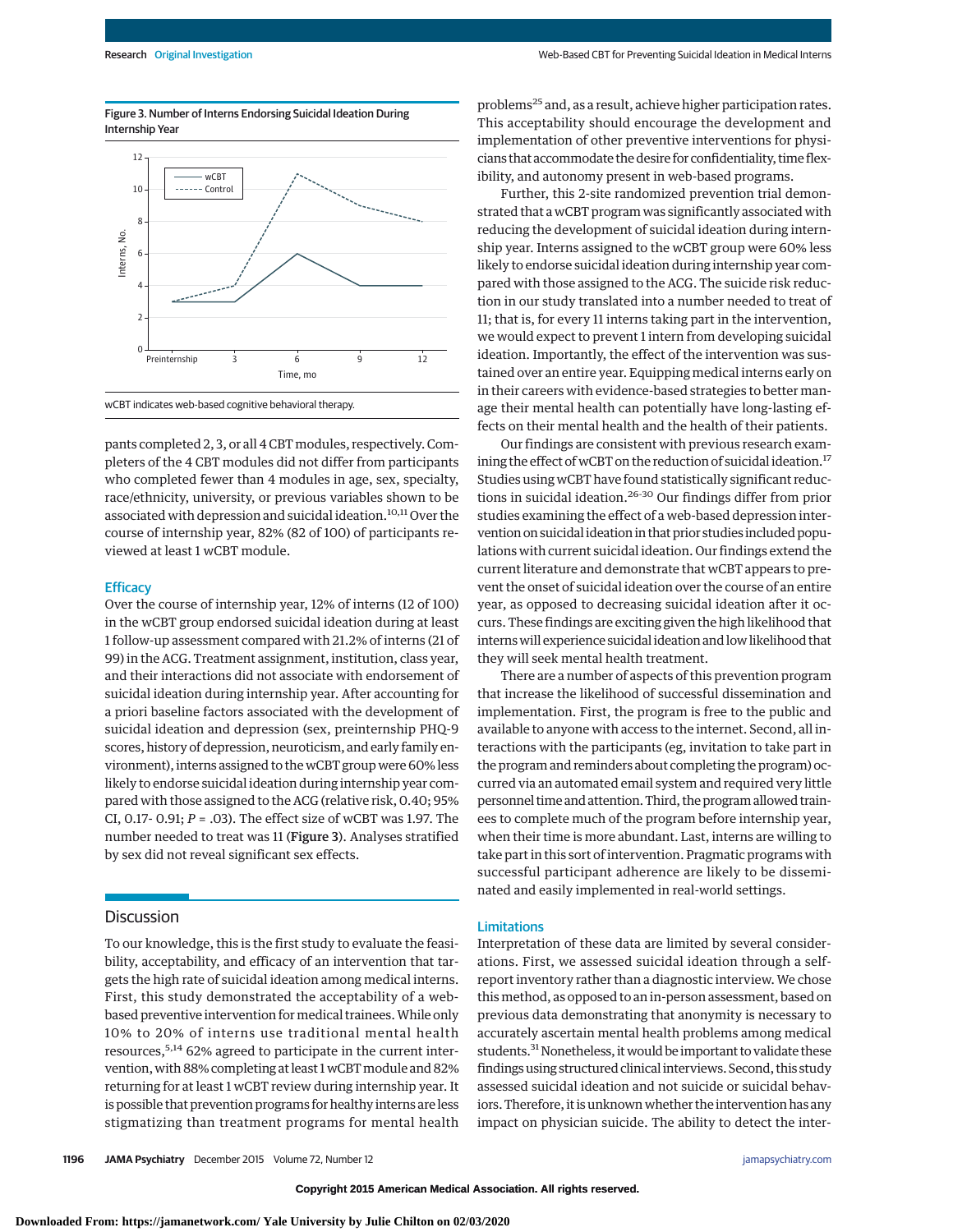vention's effect on suicide would require amuch larger sample size with a longer follow-up period. Third, the actual numbers of interns endorsing suicidal ideation during at least 1 follow-up assessment over the course of internship year in the wCBT group and ACG is small, at 12% vs 21%, respectively. Thus, replication of these findings is important. Last, this study was conducted at 2 universities and findings may not generalize to other academic institutions or community hospitals.

### Future Directions

Approximately half of interns assigned to wCBT completed all 4 of the assigned CBT modules. Future studies aimed at better understanding which modules are most effective at reducing suicidal ideation would be of great benefit. Further research is needed to better understand themechanism by which wCBT reduces suicidal ideation among interns and to deter-

## ARTICLE INFORMATION

**Submitted for Publication:** May 13, 2015; final revision received August 11, 2015; accepted August 14, 2015.

**Published Online:** November 4, 2015. doi[:10.1001/jamapsychiatry.2015.1880.](http://jama.jamanetwork.com/article.aspx?doi=10.1001/jamapsychiatry.2015.1880&utm_campaign=articlePDF%26utm_medium=articlePDFlink%26utm_source=articlePDF%26utm_content=jamapsychiatry.2015.1880)

**Author Contributions:** Drs Guille and Mrs Zhao had full access to all of the data in the study and take responsibility for the integrity of the data and the accuracy of the data analysis. Study concept and design: Guille, Krystal, Sen. Acquisition, analysis, or interpretation of data: Guille, Zhao, Nichols, Brady, Sen. Drafting of the manuscript: Guille, Nichols. Critical revision of the manuscript for important intellectual content: Guille, Zhao, Krystal, Brady, Sen.

Statistical analysis: Guille, Zhao, Sen. Obtained funding: Guille, Sen. Administrative, technical, or material support: Guille, Zhao, Krystal, Nichols. Study supervision: Brady, Sen.

**Conflict of Interest Disclosures:** None reported.

**Funding/Support:** This project was supported by grant K12HD055885 from the National Institute of Child Health and Human Development and the Office of Research on Women's Health, as well as grant 1K23DA039318-01 from the National Institutes of Health, National Institute on Drug Abuse. Federal support was also provided by grant R01 MH101459 from the National Institutes of Health, National Institute of Mental Health. Foundation funding was provided by the American Foundation for Suicide Prevention grant 2YIG-00054-1207.

**Role of the Funder/Sponsor:** The funders had no role in the design and conduct of the study; collection, management, analysis, and interpretation of the data; preparation, review, or approval of the manuscript; and decision to submit the manuscript for publication.

**Disclaimer:** The content of this work is solely the responsibility of the authors and does not necessarily represent the official views of the National Institutes of Health, National Institute of Child Health and Human Development, Office of Research on Women's Health, National Institute on Drug Abuse, National Institute of Mental Health, and American Foundation for Suicide Prevention.

**Additional Contributions:** We acknowledge and thank the interns who took part in this study. Without their participation, this study would not have been possible. We also thank and acknowledge Helen Christensen, PhD (professor at the Black Dog Institute, University of New South Wales, Sydney, Australia), for providing access to MoodGYM to allow the conduct of this study. We also acknowledge the assistance of Kylie Bennett, BSc, e-hub manager, and Anthony Bennett, BAppSc, software engineer, at the Centre for Mental Health Research, for creating the software to deploy this version of MoodGYM and tracking user completion. Dr Christensen, Ms Bennett, and Mr Bennett received no financial support and were not involved in the design, analysis, or interpretation of the study results.

#### **REFERENCES**

**1**. Center C, Davis M, Detre T, et al. Confronting depression and suicide in physicians: a consensus statement.JAMA[. 2003;289\(23\):3161-3166.](http://www.ncbi.nlm.nih.gov/pubmed/12813122)

**2**. Schernhammer ES, Colditz GA. Suicide rates among physicians: a quantitative and gender assessment (meta-analysis). [Am J Psychiatry](http://www.ncbi.nlm.nih.gov/pubmed/15569903). [2004;161\(12\):2295-2302.](http://www.ncbi.nlm.nih.gov/pubmed/15569903)

**3**. American Foundation for Suicide Prevention. Facts about physician depression and suicide. American Foundation for Suicide Prevention Web site. [http://www.afsp.org/preventing-suicide/our](http://www.afsp.org/preventing-suicide/our-education-and-prevention-programs/programs-for-professionals/physician-and-medical-student-depression-and-suicide/facts-about-physician-depression-and-suicide) [-education-and-prevention-programs/programs](http://www.afsp.org/preventing-suicide/our-education-and-prevention-programs/programs-for-professionals/physician-and-medical-student-depression-and-suicide/facts-about-physician-depression-and-suicide) [-for-professionals/physician-and-medical-student](http://www.afsp.org/preventing-suicide/our-education-and-prevention-programs/programs-for-professionals/physician-and-medical-student-depression-and-suicide/facts-about-physician-depression-and-suicide) [-depression-and-suicide/facts-about-physician](http://www.afsp.org/preventing-suicide/our-education-and-prevention-programs/programs-for-professionals/physician-and-medical-student-depression-and-suicide/facts-about-physician-depression-and-suicide) [-depression-and-suicide.](http://www.afsp.org/preventing-suicide/our-education-and-prevention-programs/programs-for-professionals/physician-and-medical-student-depression-and-suicide/facts-about-physician-depression-and-suicide) Updated 2015. Accessed February 1, 2015.

**4**. Goldman ML, Shah RN, Bernstein CA. Depression and suicide among physician trainees: recommendations for a national response. [JAMA](http://www.ncbi.nlm.nih.gov/pubmed/25738529) Psychiatry[. 2015;72\(5\):411-412.](http://www.ncbi.nlm.nih.gov/pubmed/25738529)

**5**. Tyssen R, Røvik JO, Vaglum P, Grønvold NT, Ekeberg O. Help-seeking for mental health problems among young physicians: is it the most ill that seeks help? a longitudinal and nationwide study. [Soc Psychiatry Psychiatr Epidemiol](http://www.ncbi.nlm.nih.gov/pubmed/15583907). 2004;39 [\(12\):989-993.](http://www.ncbi.nlm.nih.gov/pubmed/15583907)

**6**. Bellini LM, Baime M, Shea JA. Variation of mood and empathy during internship. JAMA[. 2002;287](http://www.ncbi.nlm.nih.gov/pubmed/12069680) [\(23\):3143-3146.](http://www.ncbi.nlm.nih.gov/pubmed/12069680)

mine whether the positive benefits of wCBT on suicidal ideation are sustained over time.

# **Conclusions**

Taken together, our study supports the feasibility, acceptability, and efficacy of a wCBT program for the prevention of suicidal ideation among medical interns during internship year. With approximately 24 000 medical trainees beginning internship each year, $32$  dissemination of a pragmatic, no-cost, feasible, and efficacious prevention program could have substantial public health benefits.<sup>1,33,34</sup> This work further supports web-based interventions as promising tools to enhance physician mental health and decrease their high risk for suicide.

> **7**. Brazeau CM, Shanafelt T, Durning SJ, et al. Distress among matriculating medical students relative to the general population. [Acad Med](http://www.ncbi.nlm.nih.gov/pubmed/25250752). 2014; [89\(11\):1520-1525.](http://www.ncbi.nlm.nih.gov/pubmed/25250752)

**8**. Schneider SE, Phillips WM. Depression and anxiety in medical, surgical, and pediatric interns. Psychol Rep[. 1993;72\(3, pt 2\):1145-1146.](http://www.ncbi.nlm.nih.gov/pubmed/8337317)

**9**. Dyrbye LN, Thomas MR, Massie FS, et al. Burnout and suicidal ideation among US medical students. Ann Intern Med[. 2008;149\(5\):334-341.](http://www.ncbi.nlm.nih.gov/pubmed/18765703)

**10**. Sen S, Kranzler HR, Krystal JH, et al. A prospective cohort study investigating factors associated with depression during medical internship. Arch Gen Psychiatry[. 2010;67\(6\):557-565.](http://www.ncbi.nlm.nih.gov/pubmed/20368500)

**11**. Fried EI, Nesse RM, Zivin K, Guille C, Sen S. Depression is more than the sum score of its parts: individual DSM symptoms have different risk factors. Psychol Med[. 2013;44\(10\):2067-2076.](http://www.ncbi.nlm.nih.gov/pubmed/24289852)

**12**. Simon GE, Rutter CM, Peterson D, et al. Does response on the PHQ-9 Depression Questionnaire predict subsequent suicide attempt or suicide death? Psychiatr Serv[. 2013;64\(12\):1195-1202.](http://www.ncbi.nlm.nih.gov/pubmed/24036589)

**13**. Tyssen R, Vaglum P. Mental health problems among young doctors: an updated review of prospective studies. [Harv Rev Psychiatry](http://www.ncbi.nlm.nih.gov/pubmed/12023930). 2002;10 [\(3\):154-165.](http://www.ncbi.nlm.nih.gov/pubmed/12023930)

**14**. Guille C, Speller H, Laff R, Epperson CN, Sen S. Utilization and barriers to mental health services among depressed medical interns: a prospective multisite study.J Grad Med Educ[. 2010;2\(2\):210-214.](http://www.ncbi.nlm.nih.gov/pubmed/21975622)

**15**. Givens JL, Tjia J. Depressed medical students' use of mental health services and barriers to use. Acad Med[. 2002;77\(9\):918-921.](http://www.ncbi.nlm.nih.gov/pubmed/12228091)

**16**. Moutier C, Cornette M, Lehrmann J, et al. When residents need health care: stigma of the patient role. Acad Psychiatry[. 2009;33\(6\):431-441.](http://www.ncbi.nlm.nih.gov/pubmed/19933883)

**17**. Christensen H, Batterham PJ, O'Dea B. E-health interventions for suicide prevention. [Int J Environ](http://www.ncbi.nlm.nih.gov/pubmed/25119698) Res Public Health[. 2014;11\(8\):8193-8212.](http://www.ncbi.nlm.nih.gov/pubmed/25119698)

**18**. Beekman AT, Smit F, Stek ML, Reynolds CF III, Cuijpers PC. Preventing depression in high-risk groups. [Curr Opin Psychiatry](http://www.ncbi.nlm.nih.gov/pubmed/19901835). 2010;23(1):8-11.

**19**. Buntrock C, Ebert DD, Lehr D, et al. Evaluating the efficacy and cost-effectiveness of web-based indicated prevention of major depression: design of a randomised controlled trial. [BMC Psychiatry](http://www.ncbi.nlm.nih.gov/pubmed/24485283). [2014;14:25-244.](http://www.ncbi.nlm.nih.gov/pubmed/24485283)